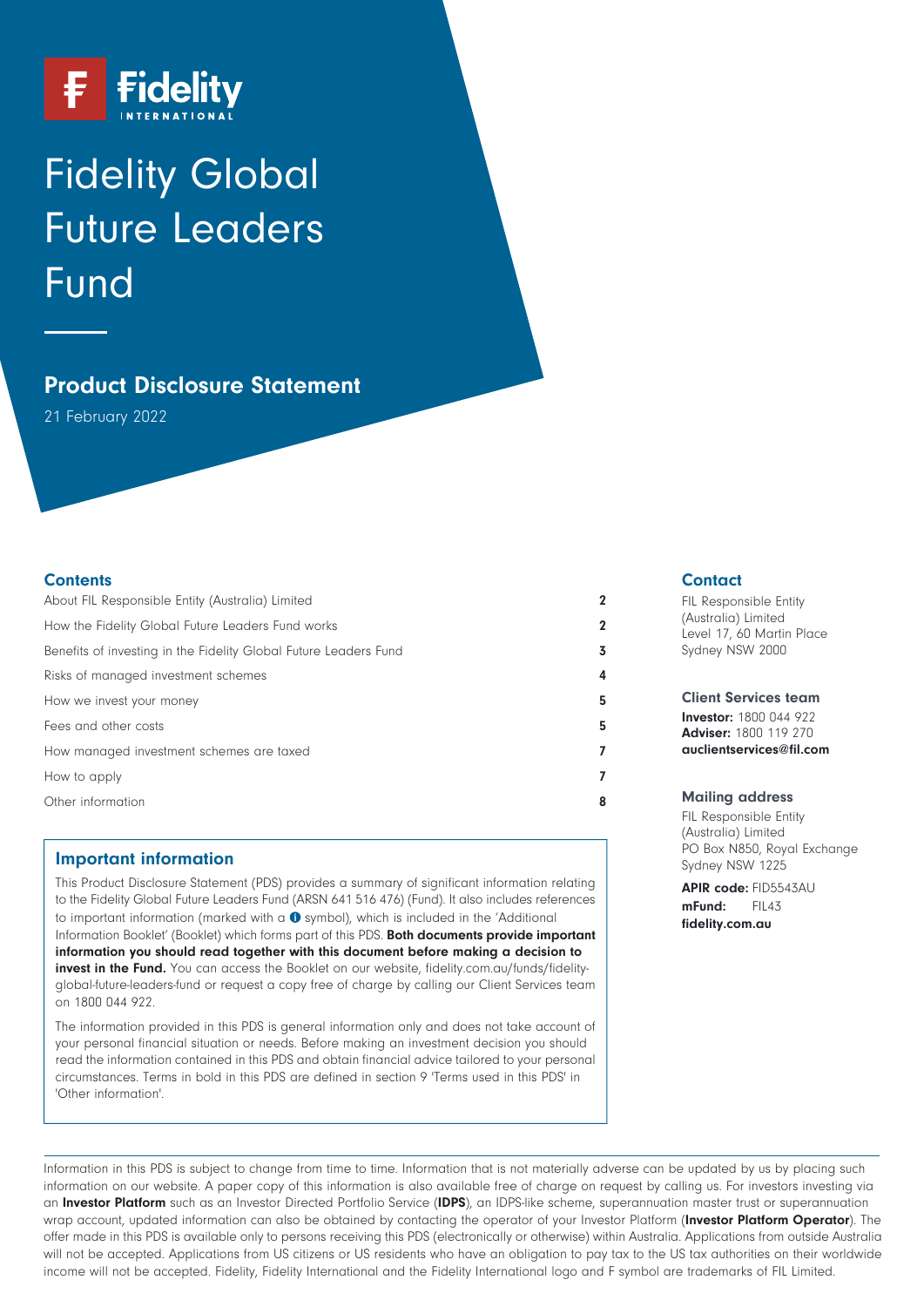# <span id="page-1-0"></span>**1. About FIL Responsible Entity (Australia) Limited**

FIL Responsible Entity (Australia) Limited (ABN 33 148 059 009, **AFSL** No. 409340), referred to throughout this PDS as (FREAL, we, us, our) is the Responsible Entity for the Fund and is the issuer of this PDS.

As the Responsible Entity for this Fund, we are responsible for the day-to-day operation of the Fund and for ensuring it complies with its **Constitution** and relevant laws. This responsibility includes establishing, implementing and monitoring the Fund's investment objective and strategy.

FREAL is a member of the group of companies known as Fidelity International (Fidelity). FREAL has appointed FIL Investment Management (Australia) Limited (ACN 006 773 575, AFSL 237865) (FIMAL), also a member of Fidelity, as the investment manager of the Fund. FIMAL has the power under the terms of its appointment with us to sub-authorise other members of the Fidelity group to manage some or all of the Fund's assets and/or to perform certain tasks and services in relation to the Fund.

Fidelity is one of the world's leading asset managers with a global network researching investment opportunities in the US, Europe, the Middle East, Africa and Asia Pacific. Fidelity manages over A\$602billion<sup>1</sup> in assets on behalf of both private and institutional investors.

Fidelity is an active asset manager with one of the largest global research capabilities with more than 400 investment professionals around the world. We believe access to the investment knowledge and expertise of Fidelity's global network provides Fidelity with a significant competitive advantage when choosing investments for our Funds.

We have been a signatory to the Principles for Responsible Investment (**PRI**) since 2012 and work closely with external environmental, social and governance (ESG)-related bodies in Australia and around the world to promote sustainable investing and social development.

<span id="page-1-1"></span>For Australian investors, we offer a range of investment choices including Australian, Asian, global equity and sustainable funds.

# **2. How the Fidelity Global Future Leaders Fund works**

### **How the Fund operates**

The Fund is a registered managed investment scheme. When you invest your money in the Fund, your money is pooled together with other investors' money. This pool is used to buy investments that are managed on behalf of all investors in the Fund in accordance with the Fund's investment strategy. By investing in the Fund, you gain access to investments that otherwise may not be available to you and can benefit from the expertise and insights of Fidelity's investment team.

# **What is a unit and a unit price?**

The total value of the net assets in the Fund is divided into units of equal value and a unit price for a business day is calculated as that day's net asset value (NAV) divided by the number of units on issue. A business day means a day when banks are open for business in Sydney except for Saturday or Sunday (Business Day). When you make an investment in the Fund, we will issue you with 'units' in the Fund representing your investment. Each unit carries an equal beneficial interest in the Fund as a whole, but, does not give an investor an interest in any particular asset of the Fund. The number of units you receive is based on the **Application Price** (unit price plus a buy spread), similarly, when you make a withdrawal from the Fund, units are redeemed at the **Redemption Price** (unit price less a sell spread). Your return will reflect the performance of the investments made by the Fund, after fees and costs.

Application prices are generally higher than redemption prices for a Fund which applies a buy-sell spread. Refer to section 6, 'Fees and other costs' for more information.

The unit prices will generally change daily as the market value of the assets in the Fund rises or falls. Application and redemption prices are published daily on our website.

The Constitution governs the calculation of unit prices and this is undertaken by the fund administrator on our behalf. We will exercise any discretion we have under the Constitution for the Fund in relation to unit pricing in accordance with our Unit Pricing Discretions Policy, which is available on our website.

## **How do you invest?**

You can invest in the Fund:

- 1. By completing the Application form on our website, or
- 2. Through the Managed Fund Settlement Service operated by the **ASX** (**mFund Service**), or
- 3. Through an Investor Platform such as an IDPS. Investors investing through an Investor Platform are indirect investors.

# **What is the minimum initial and additional investment?**

For investors completing an Application form or using the mFund service, the minimum initial investment in the Fund is \$25,000. There is no minimum additional investment amount. We may reduce this minimum initial investment at our discretion. Indirect investors should refer to their Investor Platform Operator's offer document for minimum initial and additional investment amounts.

# **Making an initial or additional investment in the Fund**

If we receive your correctly completed Application form, including identification documents and same day cleared funds before 3pm (Sydney time) on a Business Day, it will generally be processed using the Application Price calculated for that day. Where we receive correct documentation and cleared funds after 3pm your application will generally be processed using the Application Price determined for the following Business Day. For applications where full payment of the application money is received on a Business Day after receipt of a correctly completed Application form, your application will generally be processed using the Application Price determined for the following Business Day.

If your application is incomplete or invalid, we will not process your application until the correct information is received. Your application money will be placed into a trust account. Any interest earned in the trust account will be paid into the Fund.

Generally, we will confirm the number of units issued to you the next Business Day following our acceptance of an application request and receipt of cleared funds.

You can add to your investment in the Fund at any time by completing the Additional application form (available on our website) or, you can simply make a payment via BPAY<sup>2</sup> (referencing your Customer Reference Number which you will find on your statement). Refer to section 8 'How to apply' for more information.

For applications made by BPAY, we will not issue units until we receive the money from your nominated financial institution. This generally means there will be a delay between the day you initiate a BPAY transaction and the Business Day the units are issued.

We reserve the right to accept or reject an application (in whole or part) at our discretion.

Investors using the mFund Service, can make an investment in the Fund using certain ASX brokers without completing our Application form. Applications made through the mFund Service are subject to earlier processing cut-off times than those specified in this PDS.

Indirect investors may be subject to different conditions from those referred to in this PDS, refer to 'Indirect investors' later in this section for more information.

1. As at 30 September 2021

2. ® Registered to BPAY Pty Ltd ABN 69 079 137 518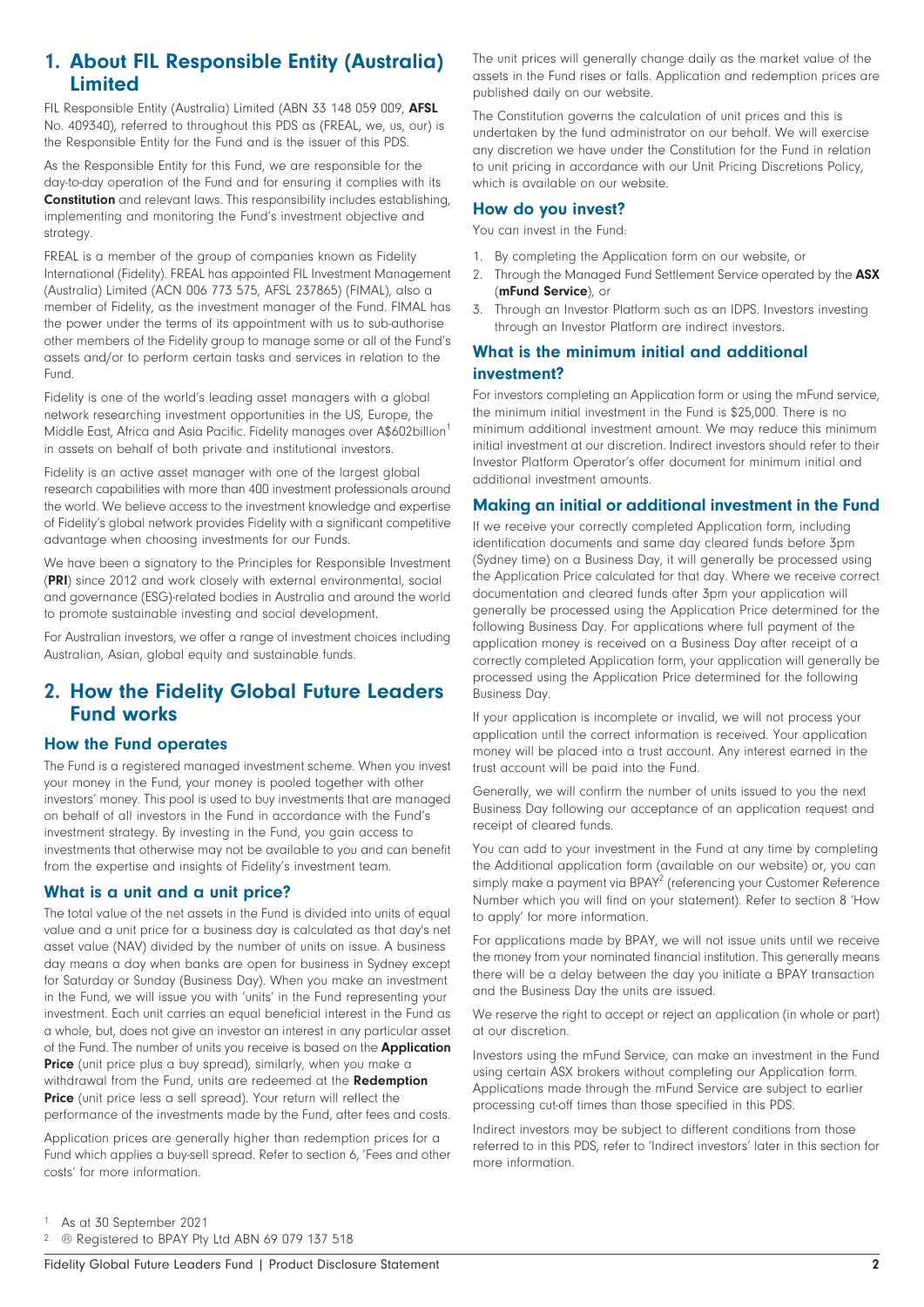# **How to withdraw**

You can withdraw all or part of your investment in the Fund, subject to maintaining a minimum account balance of \$25,000 in the Fund.

If you have invested by completing the Application form you can withdraw by completing a Withdrawal request form or any other withdrawal method made available on our website. If we receive your correctly completed withdrawal request before 3pm (Sydney time) on a Business Day, it will generally be processed using the Redemption Price calculated for that Business Day. Where we receive correct documentation after 3pm it will generally be processed using the Redemption Price determined for the following Business Day.

Generally, the proceeds of a withdrawal request will be paid within five Business Days of our acceptance of a withdrawal request but may take longer in some circumstances.

Investors using the mFund Service can make a withdrawal from the Fund by placing a sell order with certain ASX brokers. Withdrawals made through the mFund Service are subject to earlier processing cut-off times than those specified in this PDS.

Indirect investors may be subject to different conditions from those referred to in this PDS, refer to 'Indirect investors' later in this section for more information.

There may be instances where your ability to withdraw from the Fund is restricted and you may not be able to redeem your investment within the usual period. Refer to section 4 'Restriction on withdrawals' in 'Other information' in the Booklet for more information.

### **Distributions**

The Fund may pay distributions annually (30 June). When distributions are paid, they are usually paid within 10 Business Days after year end.

Your distribution is calculated by dividing the distributable income of the Fund by the number of units on issue at the end of the distribution period. This gives a distributable income amount per unit. Your distribution entitlement is then determined by multiplying the number of units you hold by the distributable income amount per unit.

The distributions you receive are generally classed as assessable income. If you invest during a distribution period, you may get back some of your capital as income. If there is no net income or net capital gains earned in a particular year, the Fund may not pay a distribution in respect of that year.

The Fund's use of derivatives may affect the realised gains and losses of the Fund and this may affect the Fund's ability to distribute income.

Unless you instruct otherwise, your distribution entitlement will be reinvested. Distributions are reinvested on the distribution date at the unit price calculated by dividing the NAV of the Fund (which excludes the distribution amount) by the number of units on issue.

### **Indirect investors**

We authorise the use of this PDS as disclosure to investors who wish to access the Fund indirectly through an Investor Platform such as an IDPS, an IDPS-like scheme, superannuation master trust or superannuation wrap account. In this circumstance, the Investor Platform Operator becomes an investor in the Fund, acquires the rights of an investor and can exercise, or decline to exercise, these rights on your behalf.

As well as reading this PDS, indirect investors should read their Investor Platform Operator's offer document, which explains the service and the fees payable. Indirect investors should follow the instructions of their Investor Platform Operator to buy or sell units in the Fund.

Indirect investors may be subject to different conditions from those referred to in this PDS, particularly with regard to cut-off times for transacting, the timing of distributions, processing of applications and withdrawals, as well as Fund reporting and investor communications.

# <span id="page-2-0"></span>**3. Benefits of investing in the Fidelity Global Future Leaders Fund**

# **Significant features**

The Fund has features which include:

- An actively managed portfolio of mid and small-cap global shares. Ħ
- An investment approach driven by fundamental research that seeks attractively valued mid to small-cap companies with strong competitive positioning and sound company management.

# **Significant benefits**

Some of the benefits that may arise from an investment in the Fund include:

- $\overline{\phantom{a}}$ Potential for long-term capital growth and enhanced performance from active management.
- Access to the investment knowledge and expertise of Fidelity's global network of investment professionals.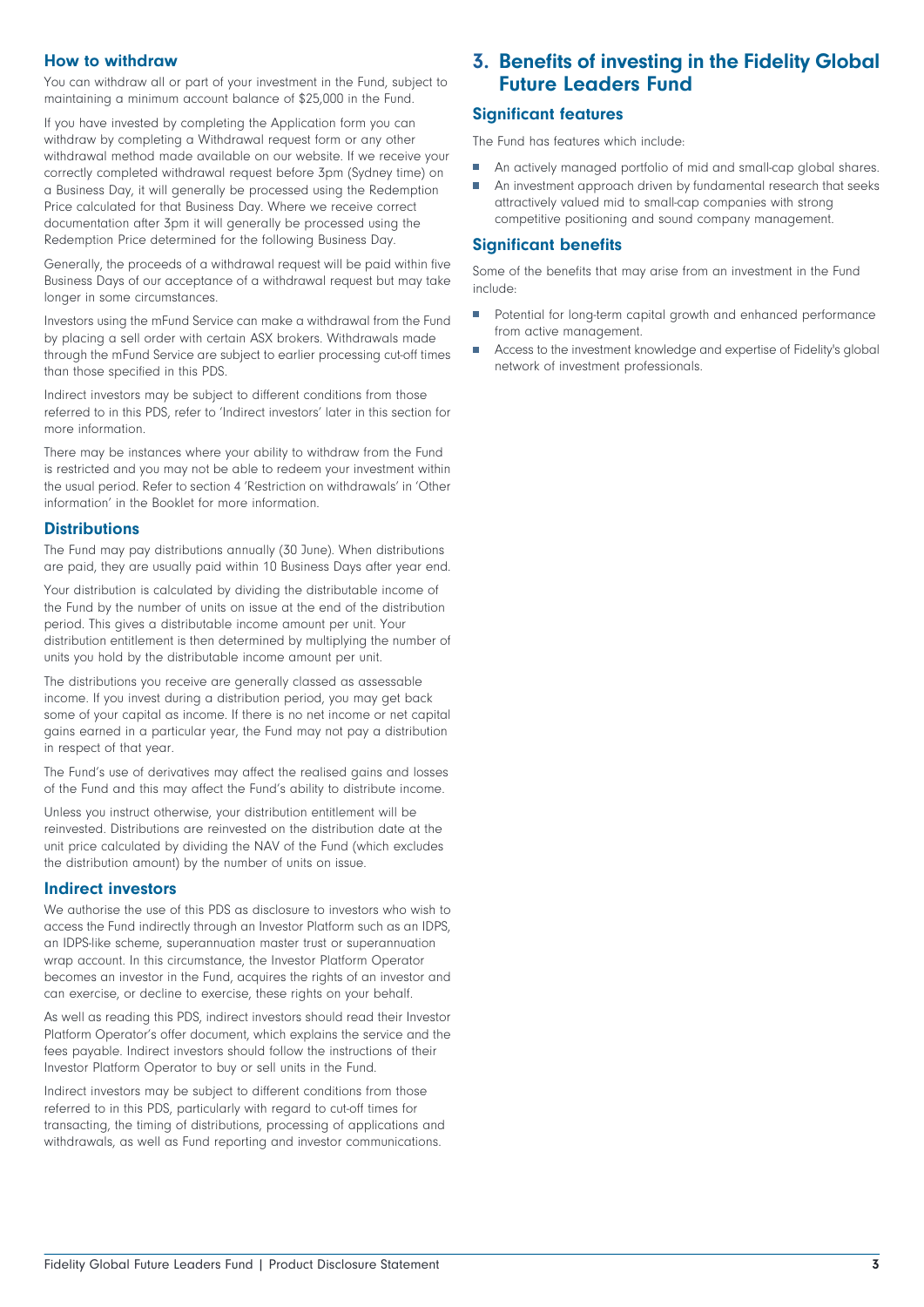# <span id="page-3-0"></span>**4. Risks of managed investment schemes**

# **Understanding your investment risk**

Fidelity actively manages risk within its investment portfolios and employ a range of monitoring procedures with the aim of reducing overall portfolio risk and ensuring we always act in the best interests of our investors. We believe Fidelity's intensive research approach that focuses on regular company contact, and internal and external research of companies and the industries in which they operate, helps Fidelity to be better informed about investment risks and make better investment decisions.

Risk can be managed but cannot be eliminated. It is important to understand that the value of your investment and the returns on your investment will vary. Returns are not guaranteed, and you may lose some or all of the money you invest in the Fund. Future returns may also differ from past returns.

All investments carry risk. Different strategies may carry different levels of risk, depending on the assets that make up the strategy. The likely investment return and the risk of losing money are different for every investment. Assets with the highest long-term returns may also carry the highest level of short-term risk. When you make an investment, you are accepting the risks of that investment. It is important to understand these risks before deciding to invest. The appropriate level of risk for you will depend on a range of factors, including your age, investment time frame, where other parts of your wealth are invested and your overall risk tolerance. We recommend you obtain appropriate professional advice in relation to your individual circumstances before making any investment decision regarding the Fund.

# **Risks of the Fund**

The significant risks associated with this Fund are as follows:

- **Counterparty risk:** There is a risk that the Fund may incur a loss H arising from the failure of another party to a contract (the counterparty) to meet its obligations. Counterparty risk arises primarily from investments in cash, derivatives and currency transactions. Substantial losses can be incurred if a counterparty fails to deliver on its contractual obligations.
- $\overline{\phantom{a}}$ **Currency risk:** The Fund has exposure to investments denominated in currencies other than Australian dollars. Currency risk is the risk that fluctuations in exchange rates between the Australian dollar and foreign currencies may negatively affect the value of investments.
- **Derivative risk:** The value of a derivative is derived from the value of an underlying asset. Derivative risk is the risk that the value of the derivative may fail to move in line with, and may magnify losses, compared to holding the underlying asset. Other risks associated with using derivatives may include volatility in prices, illiquidity, the Fund failing to meet payment obligations as they arise, or the counterparty to the derivative contract failing to meet its obligations under the contract.
- **Emerging markets risk:** Investments in emerging markets can be  $\mathcal{L}_{\mathcal{A}}$ more volatile than investments in developed markets due to political and economic uncertainties and generally less developed regulatory environments. As such, they may be subject to wider price fluctuations which may lead to a greater chance of loss compared to developed markets.
- **Fund risk:** Refers to the specific risks associated with the Fund, such as changes to the terms of the Constitution, fees and expenses, responsible entity, investment manager or team, and the termination of the Fund.
- **Legal and regulatory risk:** The Fund may be adversely affected by future changes in applicable laws and regulations (or their interpretation), including tax laws.
- **Liquidity risk:** In some circumstances, securities may be difficult or impossible to sell, either due to factors specific to that security or to prevailing market conditions. Liquidity risk is the risk that an asset is unable to be sold within a timely period and at a fair price, potentially resulting in delays or the suspension of redemption processing.
- **Market risk:** The market price of investments held by the Fund may decline, sometimes quickly or unpredictably, due to factors affecting the market. These factors may include economic, technological, political, legal, regulatory, and environmental impacts.
- **Small cap risk:** Small cap securities may be less widely traded or less liquid and maybe be sold at a discount from current market prices. This can result in them being more volatile compared to larger or more established company securities. Small cap securities may also be subject to wider price fluctuations which may lead to a greater chance of loss than investing in securities of large or mid-cap companies.
- **Specific security risk:** Investments by the Fund made into shares in a company will be subject to many of the risks to which that company is itself exposed. These risks may impact the value of the securities of that company and hence the Fund. These risks include changes in internal operations or management of the company or changes in the business environment in which the company operates.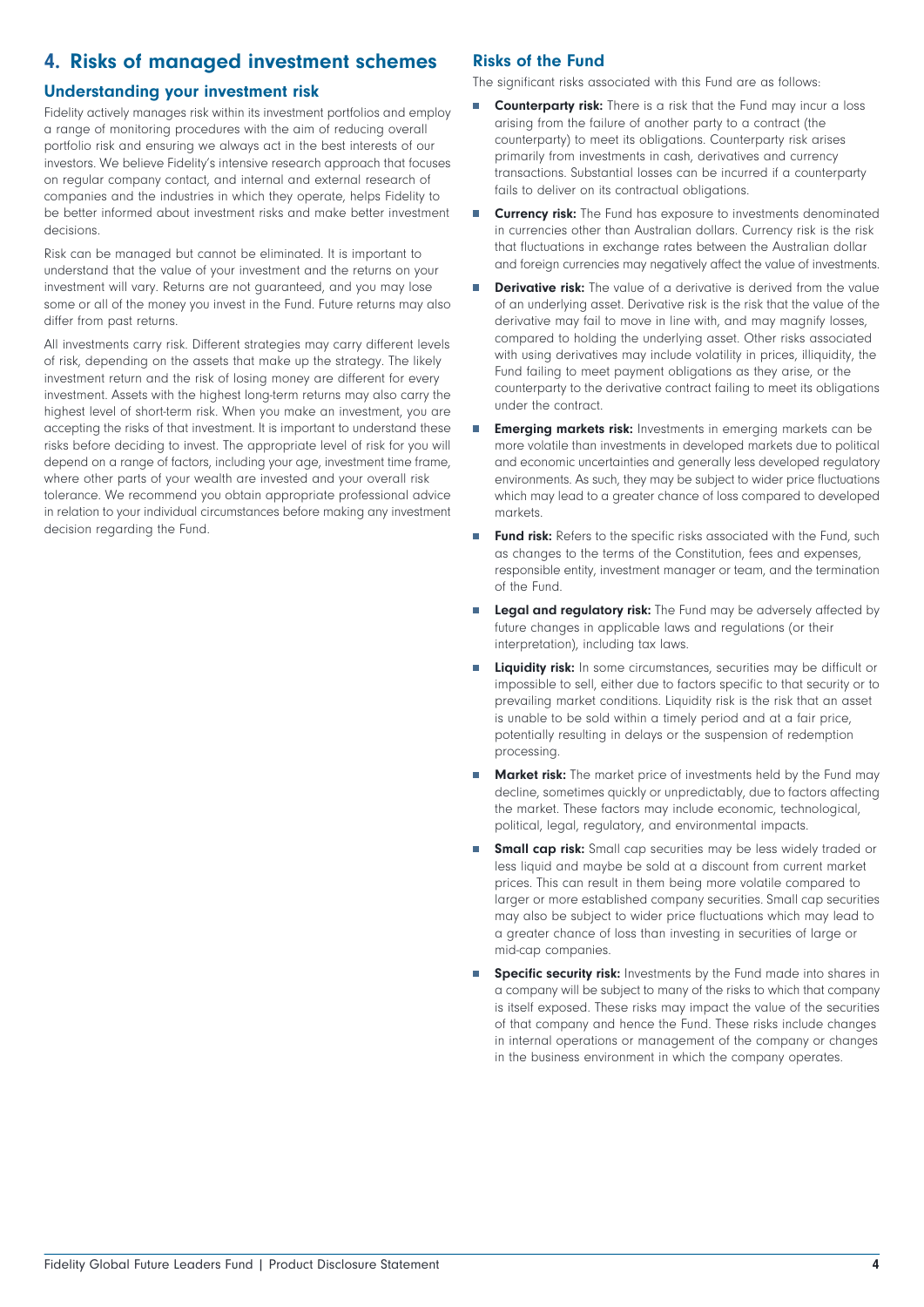# <span id="page-4-0"></span>**5. How we invest your money**

**Before choosing to invest in the Fund, you should consider the likely investment return, the risk and your investment time frame.**

#### **Fund description**

The Fidelity Global Future Leaders Fund provides investors with the potential for long-term capital growth by investing in a portfolio of listed mid and small-cap global shares.

Fidelity believes that markets are semi-efficient and share prices don't always reflect inherent value. Through in-house, bottom-up company research, Fidelity aims to uncover the opportunities that it believes offer the greatest scope for outperformance.

The companies selected for the portfolio must demonstrate strong competitive positioning and sound company management.

A minimum of 50% of the Fund's assets are invested in securities deemed to maintain sustainable characteristics\*. Sustainable characteristics are defined by reference to a combination of different measurements including ESG ratings provided by external agencies or Fidelity Sustainability Ratings.

Refer to the 'Labour standards, environmental, social and ethical considerations' section of the Booklet for details of exclusions that apply to the Fund.

The Fund's exposure to international securities will not be hedged back to Australian dollars. This means that in addition to the changes in asset value, the value of an investment in the Fund can be impacted by movements in exchange rates.

\* Further details on the methodology is provided at [fidelity.com.au/sustainable-investing/our-framework](https://fidelity.com.au/sustainable-investing/our-framework) and may be updated from time to time.

#### **Benchmark**

MSCI World Mid Cap Index NR

#### **Investment return objective**

To achieve returns in excess of the benchmark over the medium to long term.

#### **The Fund is suitable for**

Investors looking for a mid to small-cap global equities investment who have tolerance for a very high amount of risk.

#### **Risk level**

Very high

The potential for loss and unit price variability over the short term is very high. Refer to section 4 'Risks of managed investment schemes' for more information.

#### **Minimum suggested time frame**

7 years

#### **Asset classes and ranges**

Global securities: 80% to 100% Cash: 0% to 20%

#### **Fund performance**

For up-to-date information on the performance of the Fund, visit our website [\(fidelity.com.au](https://www.fidelity.com.au)).

**Past performance is not a reliable indicator of future performance.**

#### **Labour standards, environmental, social and ethical considerations**

Fidelity's investment process takes into account key environmental, social and governance (ESG) issues, as well as ethical considerations and labour standards in the selection, retention and realisation of investments in the Fund when, in Fidelity's view, these issues have a material impact on either investment risk or return.

The Fund will use ESG criteria provided by internal research teams, complemented by external ESG score providers, to form an assessment of a security's sustainable characteristics. Additional information regarding the ESG issues that Fidelity takes into account are included in section 2 of the Booklet.

#### **Changes to Fund details**

We may make changes to the Fund's investment return objective, and/or strategy, asset classes or investment ranges from time to time. Investors will be informed of any material changes as required by law.

# **1** To find out more

<span id="page-4-1"></span>You should read the important information about 'How we invest your money 'including our approach to 'Labour standards, environmental, social and ethical considerations' before making a decision to invest in the Fund. Go to section 1 of the Booklet. The material relating to the investment of your money may change between the time you read this PDS and the day when you acquire the product.

# **6. Fees and other costs**

# *Did you know?*

Small differences in both investment performance and fees and costs can have a substantial impact on your long-term returns. For example, total annual fees and costs of 2% of your account balance rather than 1% could reduce your final return by up to 20% over a 30-year period (for example, reduce it from \$100,000 to \$80,000). You should consider whether features such as superior investment performance or the provision of better member services justify higher fees and costs. You may be able to negotiate to pay lower fees. Ask the fund or your financial adviser.

### **To find out more**

If you would like to find out more or see the impact of the fees based on your own circumstances, the Australian Securities and Investment Commission (**ASIC**) Moneysmart website [\(www.moneysmart.gov.au](https://www.moneysmart.gov.au)) has a managed funds fee calculator to help you check out different fee options.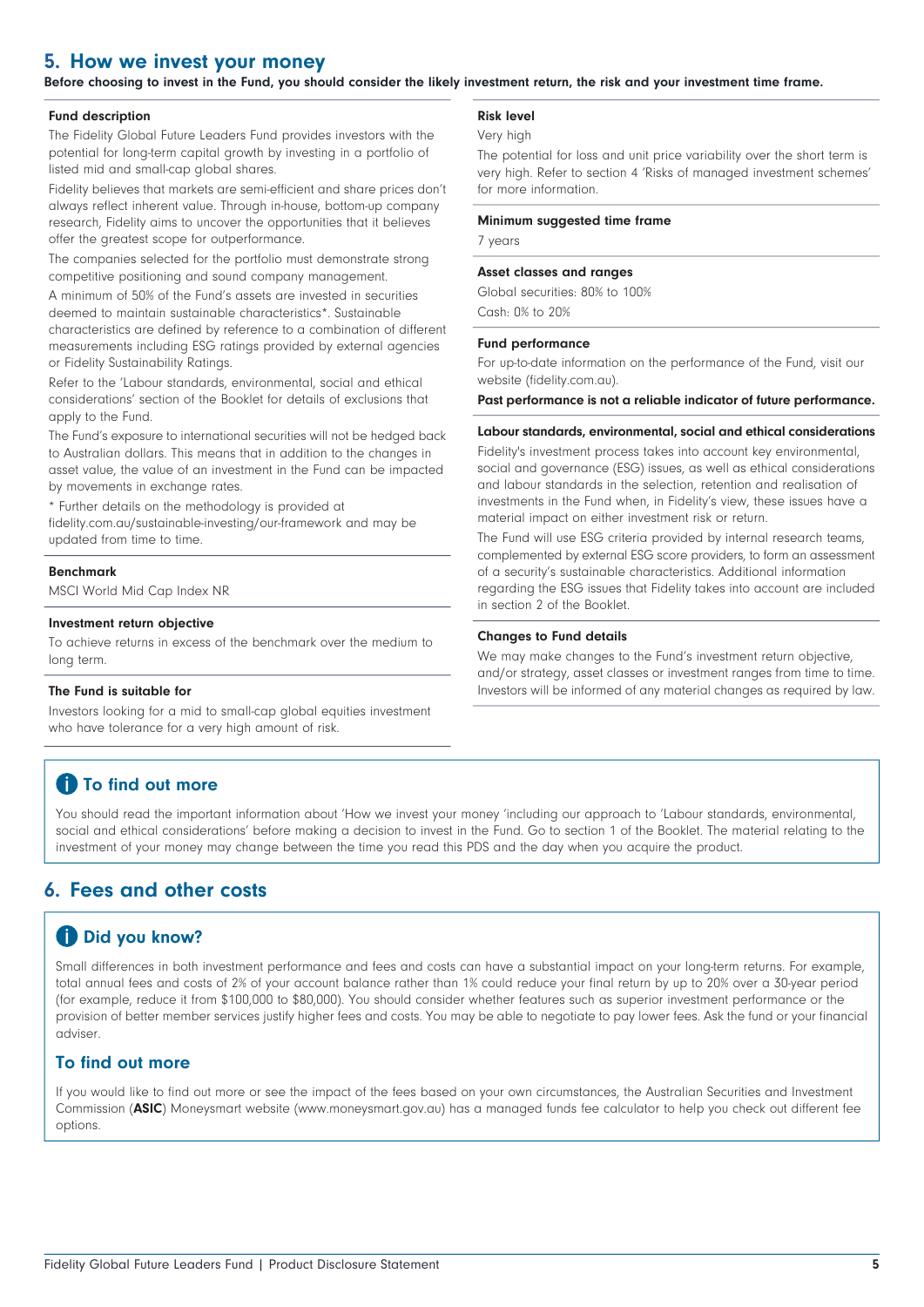### **Fees and other costs**

This section shows the fees and other costs you may be charged. These fees and costs may be deducted from your money, from the returns on your investment or from the assets of the Fund as a whole.

Unless otherwise stated, the fees and costs in this section are shown inclusive of GST and net of reduced input tax credits. Information about how the Fund is taxed is set out in section 7 of this PDS.

You should read all the information about fees and costs because it is important to understand their impact on your investment.

ASIC provides a calculator, available at moneysmart.gov.au, which can be used to calculate the effect of fees and costs on account balances.

We have elected to apply the fees and costs disclosure requirements in ASIC Corporations (Disclosure of Fees and Costs) Instrument 2019/1070 to this PDS.

### **Fees and costs summary**

| Type of fee or cost                                                                                                             | <b>Amount</b>                                                                                                                                                                                             | How and when paid                                                                                                                                                                                                                                                                                                                                               |
|---------------------------------------------------------------------------------------------------------------------------------|-----------------------------------------------------------------------------------------------------------------------------------------------------------------------------------------------------------|-----------------------------------------------------------------------------------------------------------------------------------------------------------------------------------------------------------------------------------------------------------------------------------------------------------------------------------------------------------------|
| <b>Ongoing annual fees and costs</b>                                                                                            |                                                                                                                                                                                                           |                                                                                                                                                                                                                                                                                                                                                                 |
| <b>Management fees and costs</b><br>The fees and costs for managing your<br>investment                                          | Estimated to be 1.10% p.a. of the The Management Fee:<br>NAV of the Fund, comprised of:<br>A management fee of 1.10%<br>Ш<br>of the NAV of the Fund<br>(Management Fee)<br>Estimated indirect costs of 0% | Accrues daily and is reflected in the Fund's unit price<br>Is paid to us monthly from the assets of the Fund<br>П<br>If you are a wholesale investor, the amount of this fee may be<br>negotiated. <sup>b.</sup>                                                                                                                                                |
|                                                                                                                                 | of the NAV of the Fund <sup>a.</sup>                                                                                                                                                                      | The indirect costs are generally deducted from the assets of<br>the Fund as and when they are incurred.                                                                                                                                                                                                                                                         |
| <b>Performance fees</b><br>Amount deducted from your investment in<br>relation to the performance of the Fund                   | 0.49% p.a. of the NAV of the Fund <sup>c.</sup>                                                                                                                                                           | The performance fee is calculated as 20% of the Fund's<br>performance (after deducting all management fees and<br>expenses, except for the performance fee) in excess of the<br>Benchmark, (MSCI World Mid Cap Index (NR)), subject to the<br>Performance Fee Cap.<br>The performance fee (if payable)                                                          |
|                                                                                                                                 |                                                                                                                                                                                                           | Accrues daily and is reflected in the Fund's unit price<br>Is paid to us half yearly from the assets of the Fund                                                                                                                                                                                                                                                |
| <b>Transaction costs</b><br>The costs incurred by the Fund when buying or<br>selling assets                                     | 0% p.a. of the NAV of the Fundd.                                                                                                                                                                          | These costs are paid from the assets of the Fund as and when<br>they are incurred. They are reflected in the Fund's unit price.                                                                                                                                                                                                                                 |
| Member activity related fees and costs (fees for services or when your money moves in or out of the Fund)                       |                                                                                                                                                                                                           |                                                                                                                                                                                                                                                                                                                                                                 |
| <b>Establishment fee</b><br>The fee to open your investment                                                                     | Nil                                                                                                                                                                                                       | Not applicable                                                                                                                                                                                                                                                                                                                                                  |
| <b>Contribution fee</b><br>The fee on each amount contributed to your<br>investment                                             | Nil                                                                                                                                                                                                       | Not applicable                                                                                                                                                                                                                                                                                                                                                  |
| <b>Buy-sell spread</b><br>An amount deducted from your investment<br>representing costs incurred in transactions by<br>the Fund | 0.20% of the application amount<br>0.20% of the withdrawal amounte.                                                                                                                                       | These are costs you pay when you transact. Buy-sell spreads<br>are included in the application and redemption prices and<br>effectively increase the amount you pay when you buy units<br>and reduce the amount you receive when you sell units. The<br>buy-sell spread amounts become part of the Fund's assets and<br>are reflected in the Fund's unit price. |
| <b>Withdrawal fee</b><br>The fee on each amount you take out of your<br>investment                                              | Nil                                                                                                                                                                                                       | Not applicable                                                                                                                                                                                                                                                                                                                                                  |
| <b>Exit fee</b><br>The fee to close your investment                                                                             | Nil                                                                                                                                                                                                       | Not applicable                                                                                                                                                                                                                                                                                                                                                  |
| <b>Switching fee</b><br>The fee for changing investment options                                                                 | Nil                                                                                                                                                                                                       | Not applicable                                                                                                                                                                                                                                                                                                                                                  |

a. The estimated indirect costs are based on the indirect costs incurred for the financial year ending 30 June 2021 and may include reasonable estimates where we were unable to determine the exact amount.

b. Refer to section 2 'Negotiable fees' in 'Additional explanation of fees and costs' in the Booklet for more information.

c. The performance fee is shown as a percentage of the Fund's total average net assets, from the Fund's launch in September 2020 until 30 June 2021 and is based on the performance of the Fund over that time period. It is not a forecast of the performance of the Fund or the amount of the performance fee in the future. The performance of the Fund, and the performance fee, may be higher, lower or not payable in the future. Refer to section 2 'Performance Fee' in the 'Additional explanation of fees and costs' in the Booklet for more information.

d. The transaction costs are based on the actual amounts incurred from fund launch to 30 June 2021 extrapolated to a 12-month period and are shown net of any amount recovered by the buy/sell spread charged to transacting investors.

e. The buy/sell spreads are current as at the date of preparation of this PDS.

Additional fees may apply, including any additional fees incurred by you if you consult a financial adviser. You should refer to your Statement of Advice which details any fees that may be payable for their advice. The fees and costs of the Fund can change, including those set out in the table above. For more detailed information on fees and costs refer to section 2 'Additional explanation of fees and costs' in the Booklet.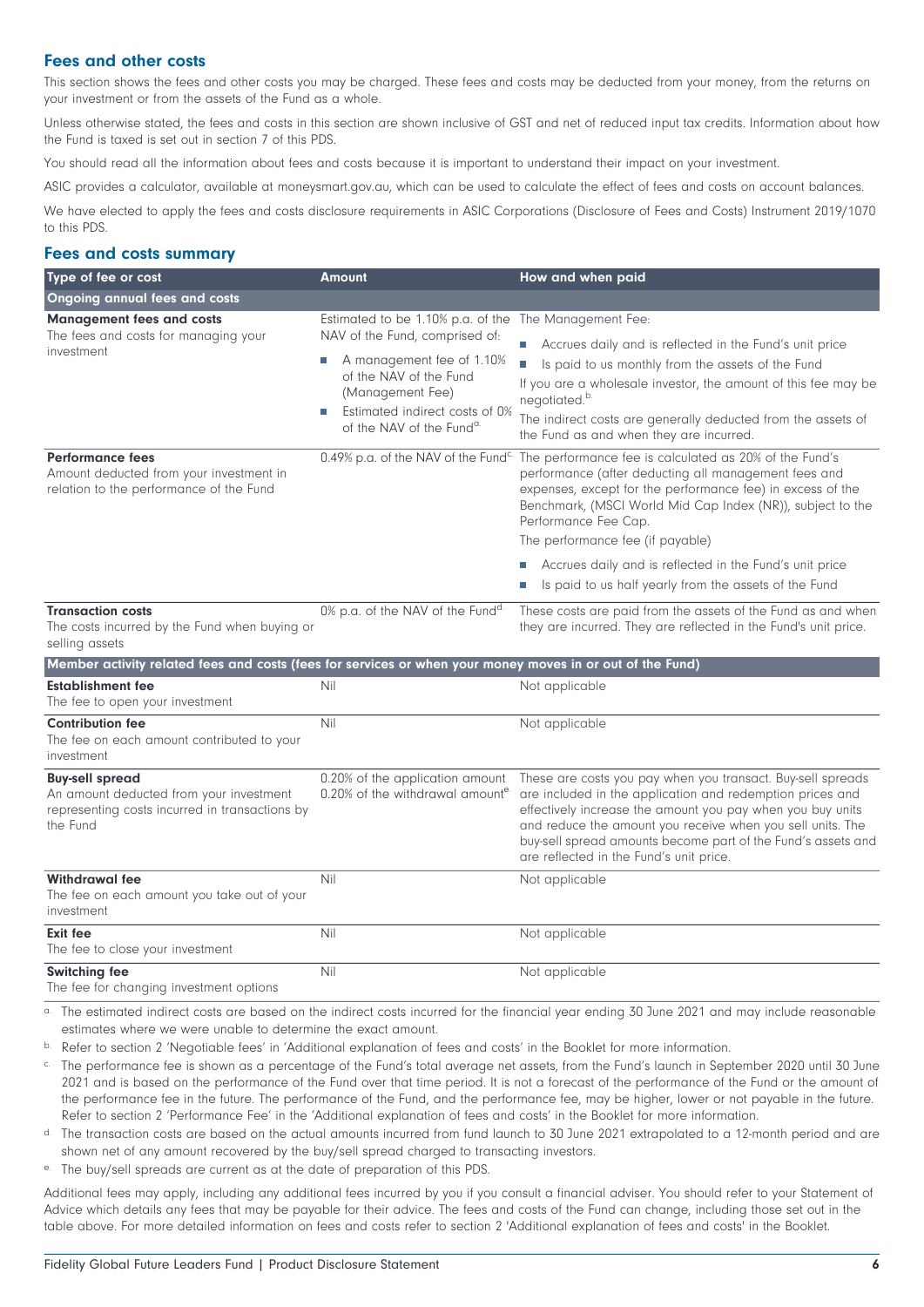# **Example of annual fees and costs for the Fund**

This table gives an example of how the ongoing annual fees and costs for the Fund can affect your investment over a one-year period. You should use the information in the table to compare this product with other products offered by managed investment schemes.

| <b>Example</b>                                   |                                                          | Balance of \$50,000 with a contribution of \$5,000 during the year <sup>a.</sup>                                            |
|--------------------------------------------------|----------------------------------------------------------|-----------------------------------------------------------------------------------------------------------------------------|
| <b>Contribution fees</b>                         | Nil                                                      | For every additional \$5,000 you put in you will be charged \$0                                                             |
| <b>Plus</b> Management fees and costs 1.10% p.a. |                                                          | And, for every \$50,000 you have in the Fund, you will be charged or<br>have deducted from your investment \$550 each year. |
| <b>Plus</b> Performance fees                     | 0.49% p.a.                                               | And, you will be charged or have deducted from your investment \$245<br>in performance fees each year.                      |
| <b>Plus</b> Transaction costs                    | 0% p.a.                                                  | <b>And</b> , you will be charged or have deducted from your investment \$0 in<br>transaction costs.                         |
| <b>Equals</b> cost of the Fund                   | that year, you would be charged fees and costs of \$795. | If you had an investment of \$50,000 at the beginning of the year and you put in an additional \$5,000 during               |

#### **What it costs you will depend on the fees you negotiate.**

a. The example above assumes the \$5,000 contribution was made on the last day of the year and the value of the investment is constant. This calculation is therefore calculated using the \$50,000 balance only.

### **Fees and other cost increases**

We have the right to increase the fees without your consent (up to any maximum that is allowed under the Fund's Constitution). If we increase the fees, you will be given at least 30 days' prior written notice, or any longer notice period specified in the Constitution. Please refer to section 2 'Maximum fees' in 'Additional explanation of fees and costs' of the Booklet for more information.

# **f** To find out more

You should read the important information about 'Fees and costs' before making a decision to invest in the Fund. Go to section 2 'Additional explanation of fees and costs' in the Booklet.

<span id="page-6-0"></span>This material relating to the fees and costs may change between the time you read this PDS and the day when you acquire the product.

# **7. How managed investment schemes are taxed**

#### **Investing in a managed investment scheme is likely to have tax consequences. You are strongly advised to seek professional tax advice.**

Generally, managed investment schemes do not pay tax, and investors are assessed for tax on a share of the investment income of the scheme. Investors may also be taxed when they withdraw from the Fund or otherwise dispose of units in the Fund.

# **f** To find out more

You should read the important information about 'How managed investment schemes are taxed' before making a decision to invest in the Fund. Go to section 3 of the Booklet.

This material relating to the taxation of managed investment schemes may change between the time you read this PDS and the day when you acquire the product.

# <span id="page-6-1"></span>**8. How to apply**

Investors should follow the steps below to invest in the Fund:

- 1. Before completing the Application form, you should read this PDS, together with the information contained in the Booklet to ensure the Fund meets your needs.
- 2. To invest, complete the Application form online or download from our website, [\(fidelity.com.au\)](https://www.fidelity.com.au/).
- 3. You can invest with a cheque made payable to 'Fidelity Application Account' or via electronic funds transfer with your investor name in the payment reference, or via BPAY if applying via the online Application form. Payment details are outlined in the Application form.
- 4. You should mail your completed Application form together with the required identification documentation, and cheque as applicable to:

Fidelity Unit Registry PO Box 3721 Rhodes NSW 2138.

If you would like to invest through the mFund Service, you should instruct your broker to apply for units. If you are investing through an Investor Platform, please contact your financial adviser or Investor Platform Operator for details on how to invest in the Fund.